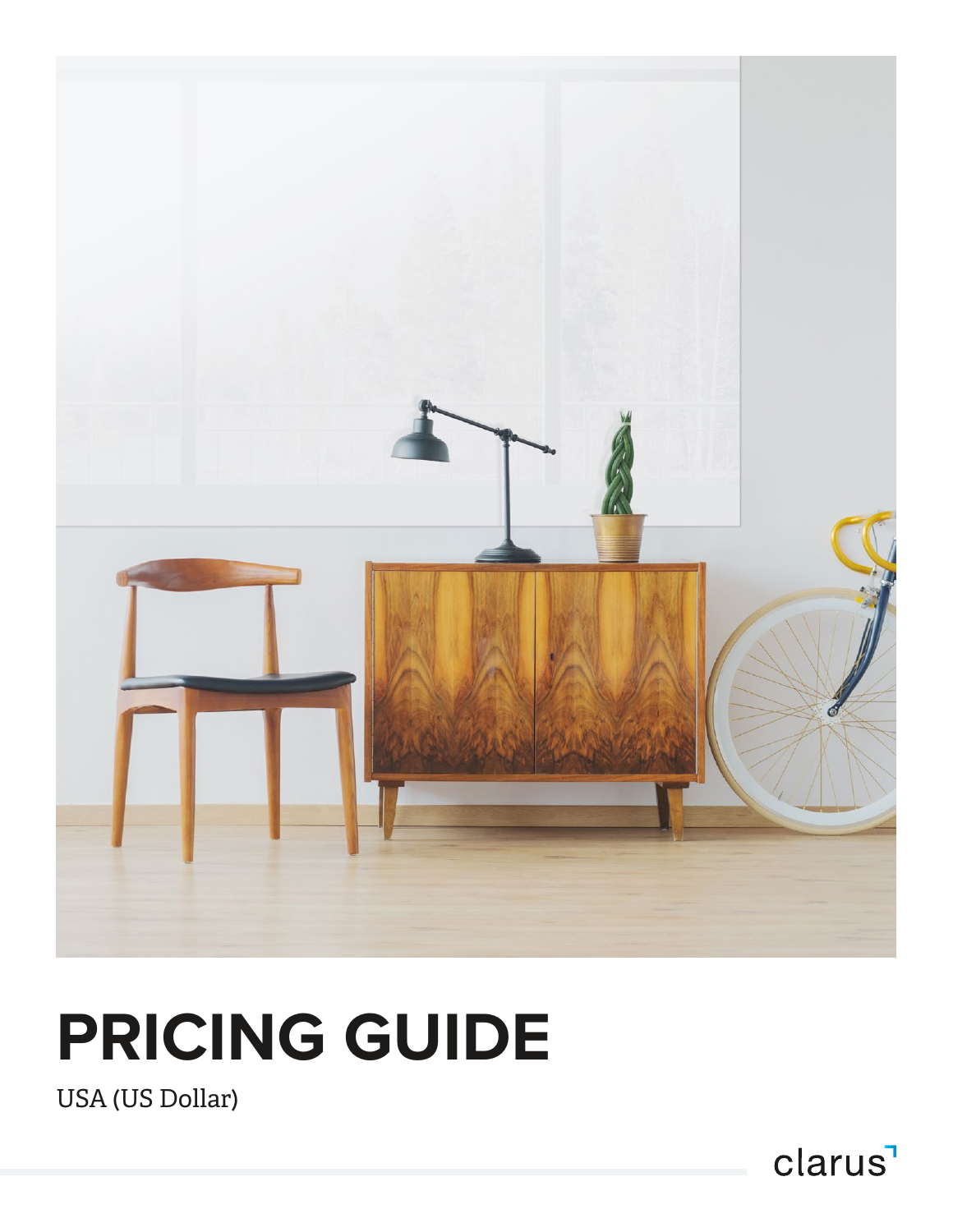## **GLASSBOARDS**

#### **FLOAT + DEPTH**

|                  | <b>CLEAR OR FROST</b><br>(DEPTH ONLY) | <b>COLORS BY CLARUS</b> | <b>MAGNETIC COLORS</b><br><b>BY CLARUS</b> | <b>COLORS BY CLARUS</b><br>+ SURROUND* | <b>MAGNETIC COLORS BY</b><br><b>CLARUS + SURROUND*</b> |
|------------------|---------------------------------------|-------------------------|--------------------------------------------|----------------------------------------|--------------------------------------------------------|
| <b>Size</b>      | <b>List Price</b>                     | <b>List Price</b>       | <b>List Price</b>                          | <b>List Price</b>                      | <b>List Price</b>                                      |
| $2' \times 3'$   | \$505                                 | \$575                   | \$798                                      | \$755                                  | \$981                                                  |
| $3' \times 4'$   | \$865                                 | \$970                   | \$1,280                                    | \$1,222                                | \$1,532                                                |
| $3.5' \times 5'$ | \$1.130                               | \$1,300                 | \$1,700                                    | \$1,606                                | \$2,006                                                |
| $4' \times 5'$   | \$1,215                               | \$1,385                 | \$2,010                                    | \$1,709                                | \$2,334                                                |
| $4' \times 6'$   | \$1,560                               | \$1,730                 | \$2,360                                    | \$2,090                                | \$2,720                                                |
| $4' \times 8'$   | \$1,905                               | \$2,080                 | \$2,970                                    | \$2,512                                | \$3,402                                                |
| $4' \times 10'$  | \$2,640                               | \$2,860                 | \$3,960                                    | \$3,364                                | \$4,454                                                |

*\* Add \$50 to list price for Timber Surround finishes* 



#### ORDER INFORMATION **OPTIONS**

- Add \$550 to list price per custom color
- Specify color on order for Colors by Clarus
- Please indicate width and height on purchase order

- Custom sizes available up to 72" × 144"
- Custom colors upon request
- ColorDrop printing options available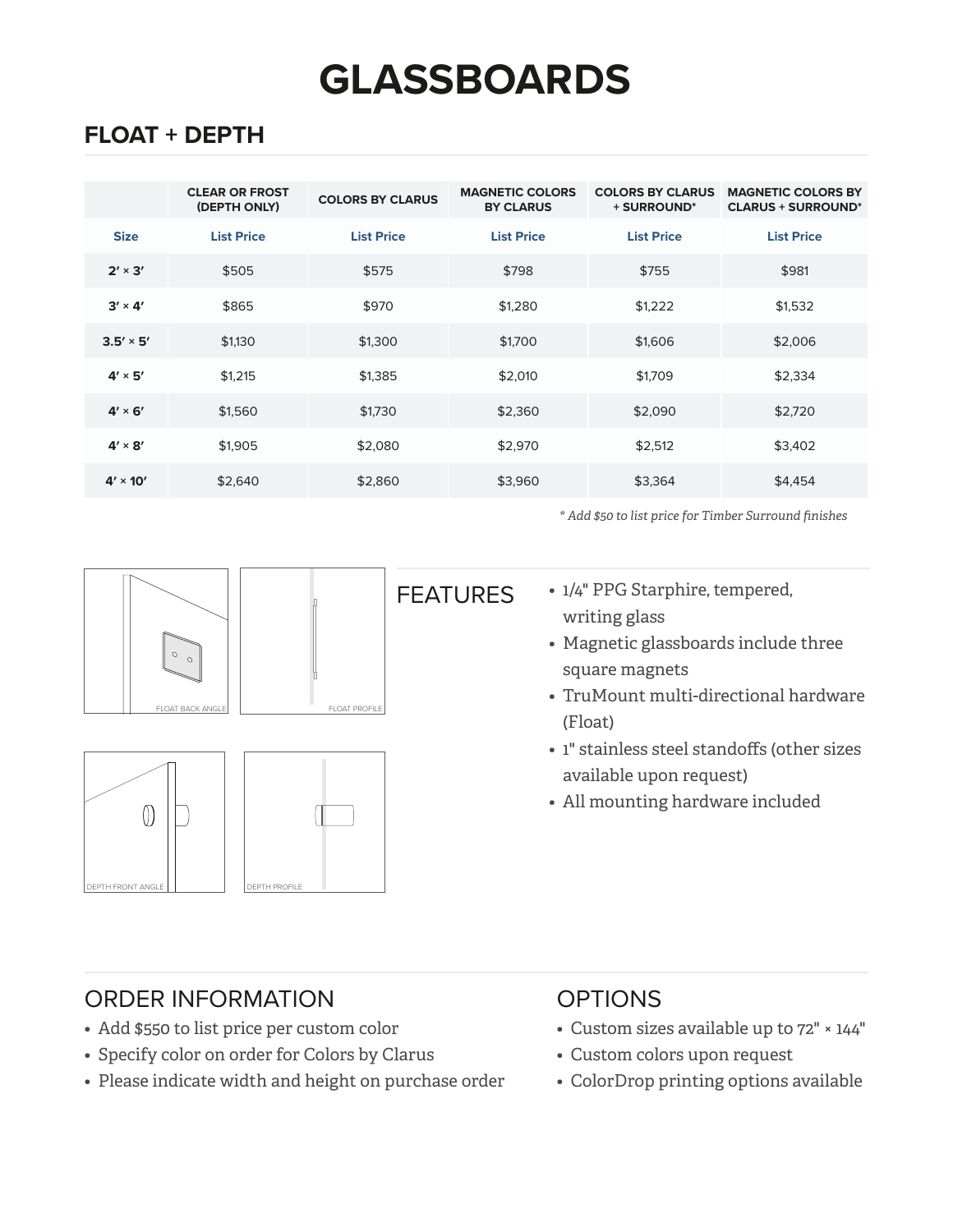#### **SURROUND**



- 13 powder-coated frame colors
	- 3 Timber species (walnut, white oak, maple)
	- Keeps your space clean from accidental marker strokes
	- Powder-coated to keep a fresh look for years to come
	- ColorDrop printing options available

|                        | GO!               | <b>GO! MAGNETIC</b> | <b>GO! TIMBER</b>        | <b>GO! TIMBER MAGNETIC</b> |
|------------------------|-------------------|---------------------|--------------------------|----------------------------|
| <b>Size</b>            | <b>List Price</b> | <b>List Price</b>   | <b>List Price</b>        | <b>List Price</b>          |
| $XS   40" \times 54"$  | \$3108            | \$3,552             | $\overline{\phantom{m}}$ | $\overline{\phantom{m}}$   |
| $S$   60" × 54"        | \$3,552           | \$3,996             |                          | $\overline{\phantom{m}}$   |
| $M$   40" $\times$ 73" | \$3,552           | \$3,996             | \$4,219                  | \$4,663                    |
| XL   60" × 73"         | \$3,996           | \$4,440             | $\overline{\phantom{m}}$ | $\overline{\phantom{m}}$   |

#### **GO! MOBILE**

*Specify: frame, caster & glass color, caster configuration*



CASTER COLORS WHITE GRAY BLACK

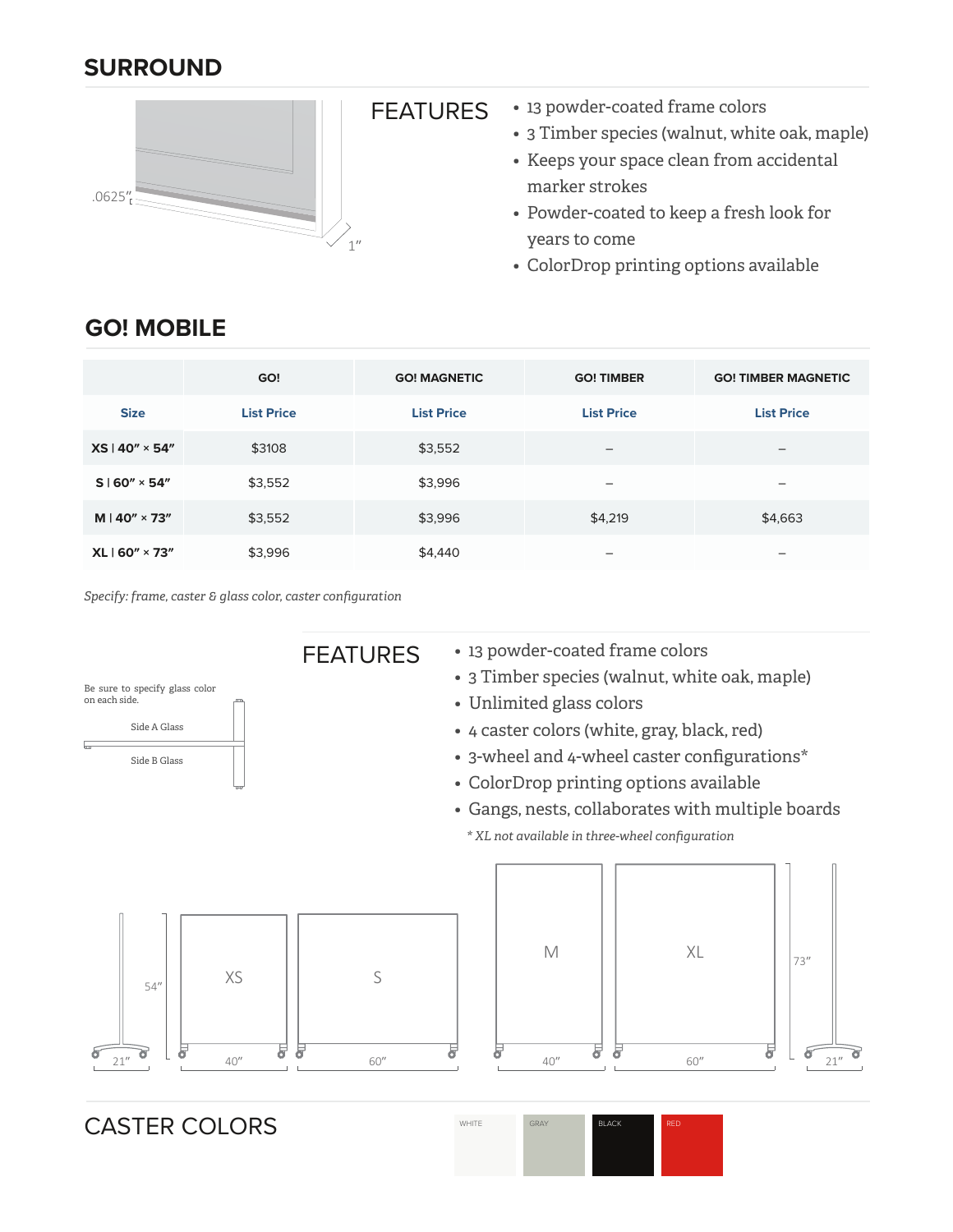#### **GO! HUBS**



### **STARPHIRE GLASS SILK GLASS Size List Price List Price 80″ | 40″ × 70″ \$4,418 \$5,229 100″ | 50″ × 87″ \$6.418 \$7.974 120″ | 60″ × 104″ \$7.974 \$9.974** \$9.974



*Specify: glass type and frame finish*

#### FEATURES

- 2 anodized aluminum frame finishes (clear or black)
- 1/4" Clarus tempered safety writing glass
- Non-staining writing surface
- Compatible with any marker, even permanent

#### SURROUND 3.0

- Surround 3.0, an ultra-thin profile frame that brings your glassboard to the same depth off the wall, for a seamless writing plane
- With View flanked by Surround 3.0 glassboards, designers can build creative spaces for technological and tactile collaboration
- Clarus Opti-Clear Polish
- Laboratory tested gain of 0.9
- All mounting hardware included

#### GLASS OPTIONS

#### **STARPHIRE GLASS**

View's efficient and purposeful design delivers the world's first of its kind projectable glass writing surface

#### **SILK GLASS**

Matte-finish glass that diffuses light — ideal for environments with large amounts of natural light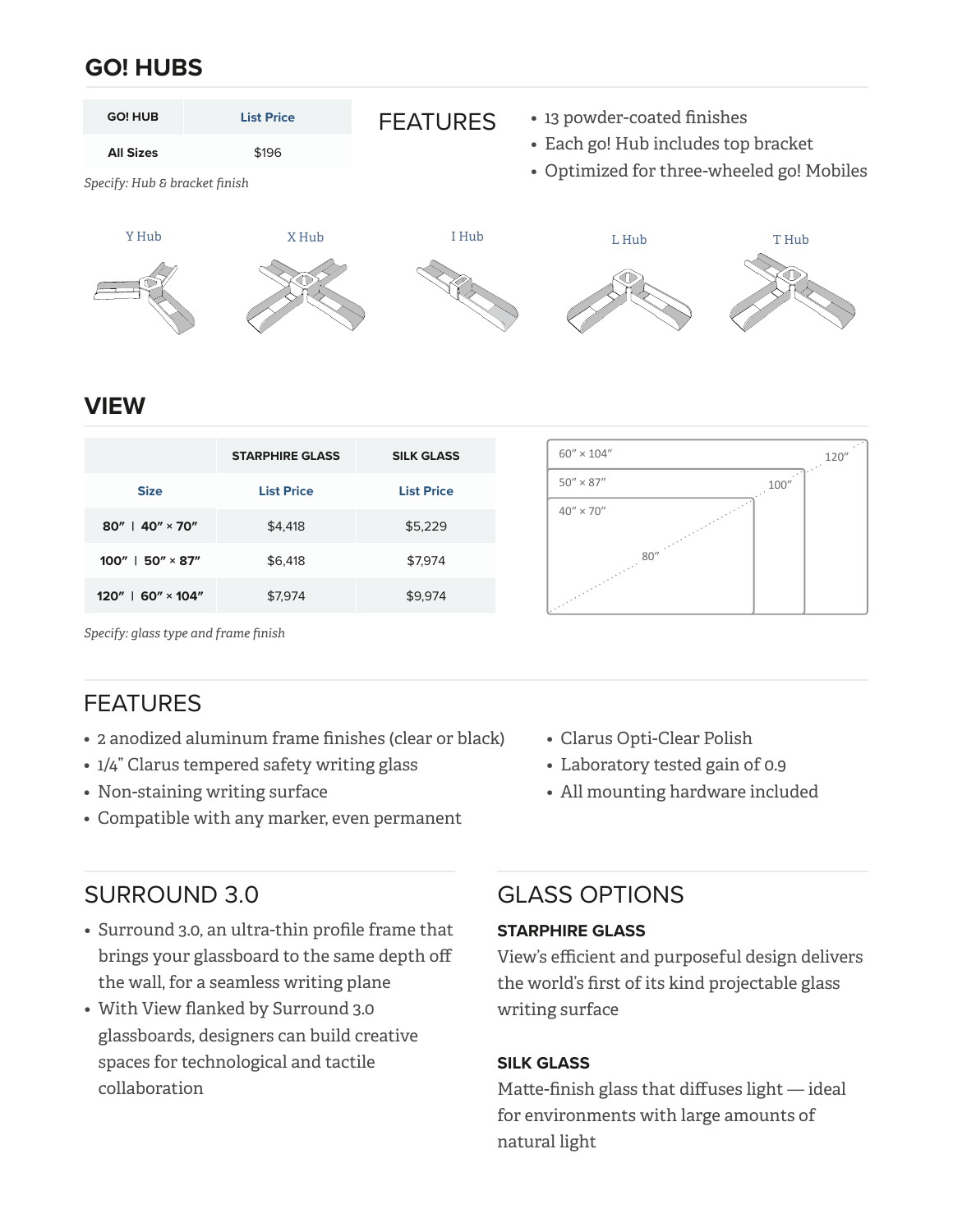#### **FLIP**

|               | <b>MAGNETIC COLORS BY CLARUS</b> |
|---------------|----------------------------------|
| <b>Size</b>   | <b>List Price</b>                |
| 48" × 23 3/8" | \$1,884                          |

*Specify: frame color, glass color, acoustic color, acoustic pattern*



#### CLARUS FELT STYLES FOR FLIP



#### FRAME FINISHES FOR SURROUND, FLIP & GO! MOBILE\*

| <b>JET BLACK</b>            | <b>GUN METAL</b> | SATIN SILVER                    | WHITE                            | <b>KELLY GREEN</b>             | <b>BIG ORANGE</b>                         | YELLOW SUN       | <b>ENERGETIC</b><br><b>RED</b> |
|-----------------------------|------------------|---------------------------------|----------------------------------|--------------------------------|-------------------------------------------|------------------|--------------------------------|
| PERSONABLE<br><b>PURPLE</b> | <b>TRUE BLUE</b> | <b>METALLIC</b><br><b>BRASS</b> | <b>METALLIC</b><br><b>BRONZE</b> | <b>METALLIC</b><br><b>GRAY</b> | <b>WALNUT</b><br><b>Contract Contract</b> | <b>WHITE OAK</b> | <b>SOFT MAPLE</b>              |

*\* Timber finishes only available for Surround and go! Mobile*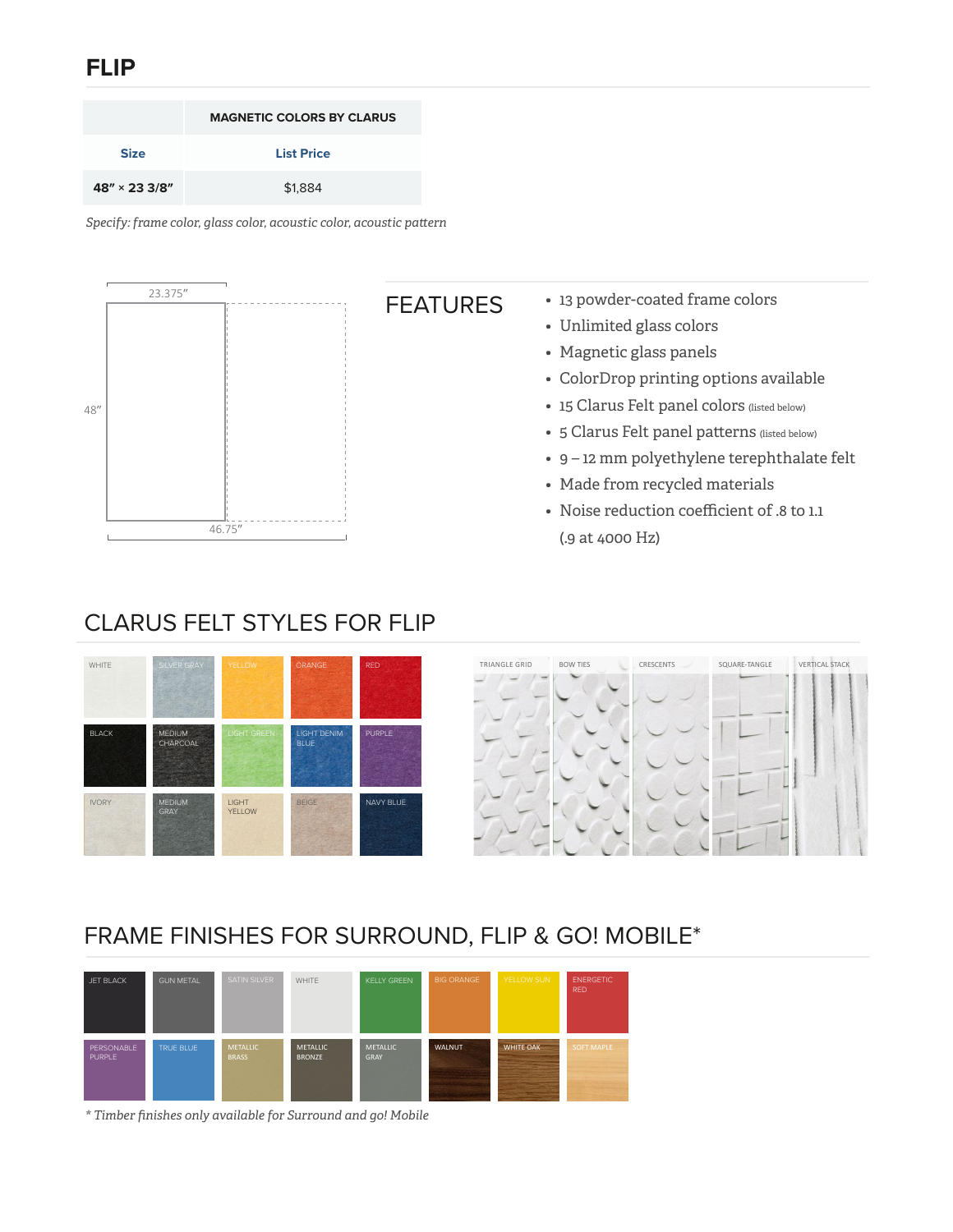#### **HEALTHBOARD**

|                  | <b>COLORS BY CLARUS</b> | <b>MAGNETIC COLORS BY CLARUS</b> |
|------------------|-------------------------|----------------------------------|
| <b>Size</b>      | <b>List Price</b>       | <b>List Price</b>                |
| $1.5' \times 2'$ | \$440                   | \$506                            |
| $2' \times 3'$   | \$706                   | \$866                            |
| $3' \times 4'$   | \$1.240                 | \$1,586                          |
| $4' \times 6'$   | \$2,306                 | \$3,026                          |
| $4' \times 8'$   | \$3,018                 | \$3,986                          |

#### FEATURES

- Unlimited glass colors
- ColorDrop printing options available
- Available in Float and Depth
- Over 50 pre-designed templates

#### OPTIONS

- Custom sizes available up to 72" × 144"
- Custom colors upon request
- Available with Surround

#### **WALL2WALL**

|             | <b>COLORS BY CLARUS</b> | <b>MAGNETIC COLORS BY CLARUS</b> |
|-------------|-------------------------|----------------------------------|
| <b>Size</b> | <b>List Price</b>       | <b>List Price</b>                |
| Custom      | $$64*$                  | $$74*$                           |

#### *Please indicate width and height on purchase order*

\*Price per square foot

**OPTIONS** 

- Custom sizes available up to 72" × 144"
- Custom colors upon request
- ColorDrop printing options available
- 3 sq/ft minimum charge applies

#### **FURNITURE GLASS**

#### **PRODUCT INFORMATION**

Walling, desk, privacy screens, and table top products available via the Rise, Note, Divide and Tops product lines. Please see the Clarus Furniture Glass price sheet or contact Clarus for a quote.